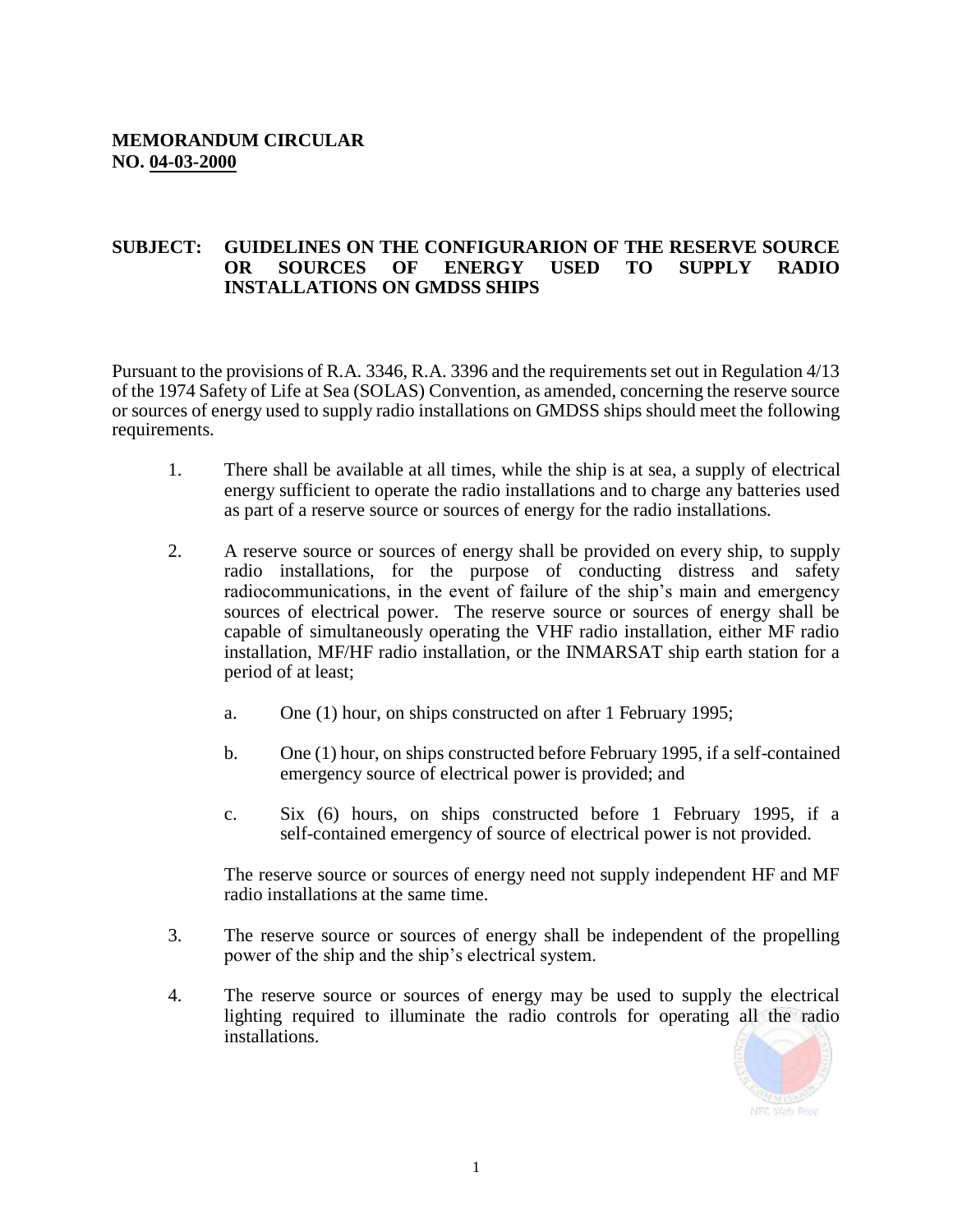- 5. Where a reserve source of energy consists of a rechargeable accumulator battery or batteries (ANNEX-A):
	- a) a means of automatically charging such batteries shall be provided which shall be capable of recharging them to minimum capacity requirements within 10 hours; and
	- b) the capacity of the battery or batteries shall be checked by fully discharging and recharging for a period of 10 hours, at intervals not exceeding 12 months, when the ship is not at sea.
- 6. The sitting and installation of accumulator batteries, which provide a reserve source of energy, shall be such as to ensure:
	- a) the highest degree of service;
	- b) a reasonable lifetime;
	- c) reasonable safety;
	- d) that battery temperatures remain within the manufacturer's specifications whether under charge or idle; and
	- e) that when fully charged, the batteries will provide at least the minimum required hours of operation under all weather conditions.
- 7. If an uninterrupted input of information from the ship's navigational or other equipment to a radio installation required in radiocommunication is needed to ensure its proper performance, means shall be provided to ensure the continuous supply of such information in the event of failure of the ship's main or emergency source of electrical power.

This Circular takes effect immediately and supersedes any existing NTC order, circular, instruction or memorandum or part thereof which is inconsistent herewith.

Quezon City, Philippines 01 March 2000

**(SGD.) AURELIO M. UMALI (SGD.) NESTOR C. DACANAY** Deputy Commissioner Deputy Commissioner



**(SGD.) JOSEPH A. SANTIAGO**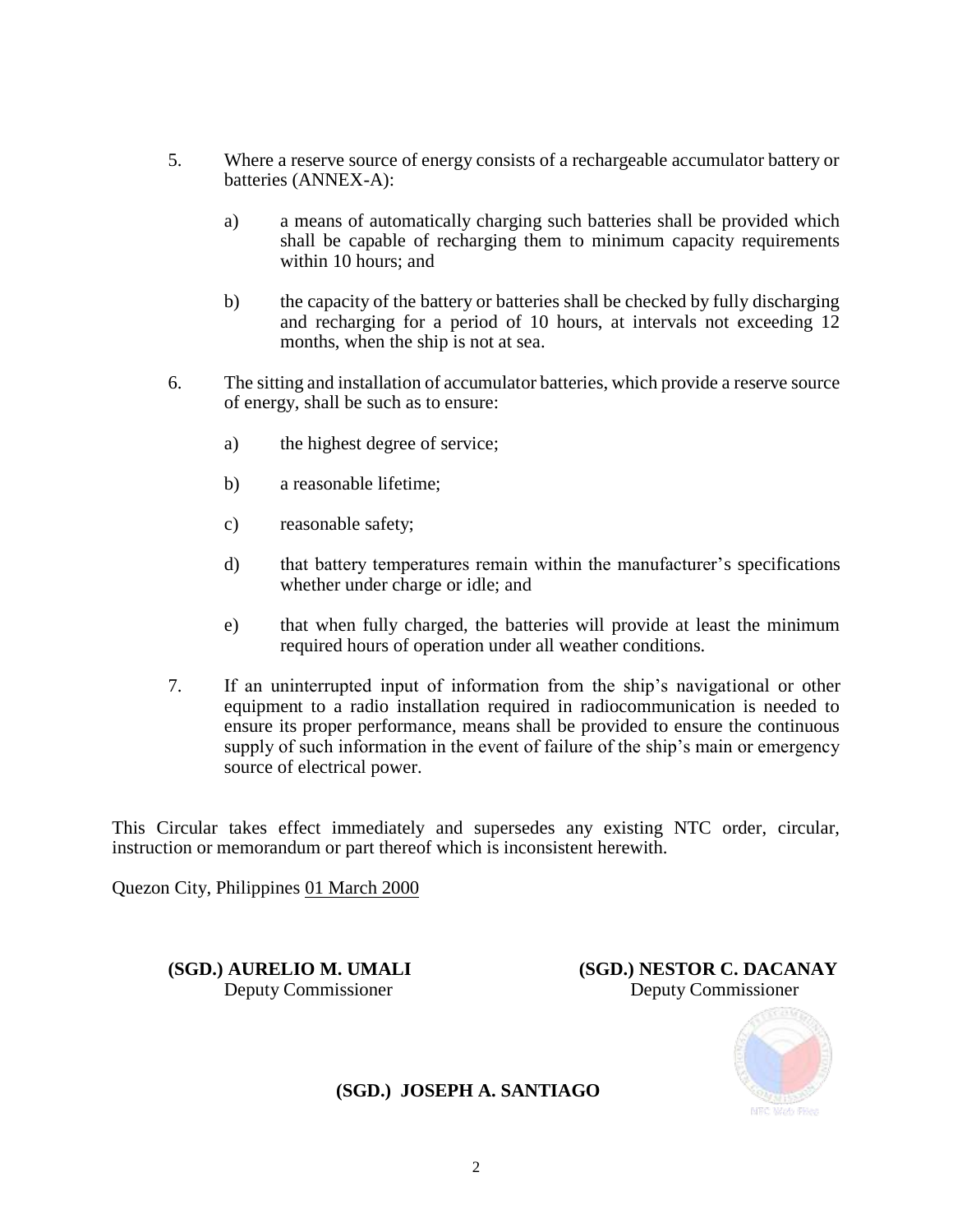Commissioner